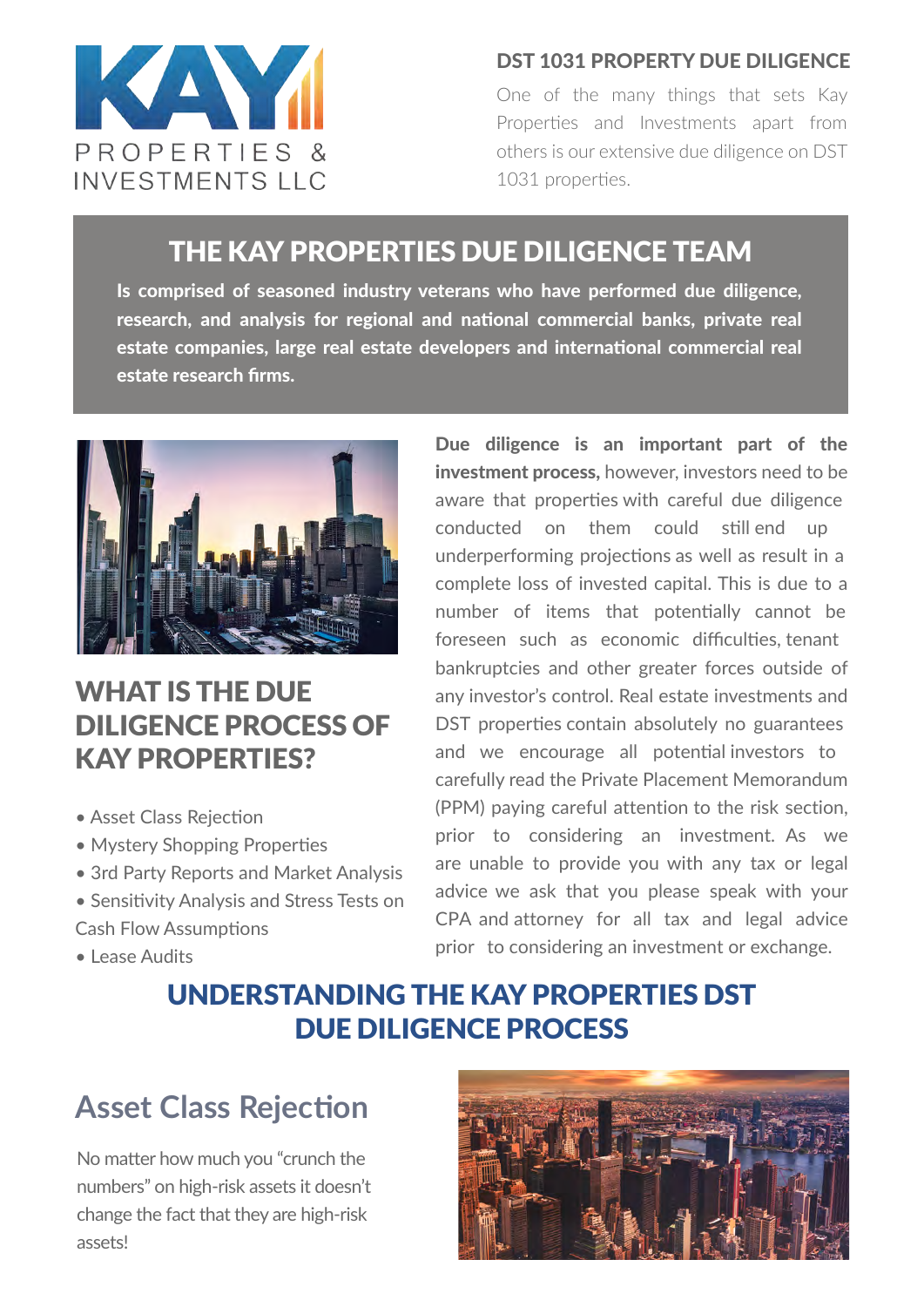At Kay Properties, although our competition often continues to offer these high-risk asset classes (often because they have higher commissions than the lower risk asset classes), we have drawn a line in the sand that no matter how high the projected cash flow is, no matter how great the story of the asset class is, we WILL NOT use our clients as guinea pigs on investments that may be more likely to have large losses in the future.



**Mystery Shopping**

At Kay Properties and Investments, we also are different in that we strive to mystery shop virtually every DST property that we have clients invest in.

A novel thought right?

Over the years, we have spoken with many investors who have lost tens of millions of dollars investing in senior care facilities, regional shopping malls, hotels, and oil and gas investments. Kay Properties rejects the previously mentioned asset classes outright.

Period.



Visit the real estate as part of your due diligence. This level of boots on the ground review of the property and its neighborhood practically is unheard of in the DST industry. We have heard of few other broker- dealers and other registered representatives placing the time, money, and energy into seeing virtually each and every DST like Kay Properties does.



You can crunch the numbers all you want (which Kay Properties analysts love doing) but without visiting the property, your "due" has not been "done" and your "diligence" has not been "diligent."

At the time of writing we have Kay Properties team members as well as independent property inspectors that we have commissioned (these are often the same inspectors that Fannie Mae, Freddie Mac, CMBS Lenders, and other institutional investors commission) performing property tours on DST properties throughout the country. We strive to potentially perform these tours on virtually all properties in portfolio DSTs whereby some DST may have, for example, 10-20 individual properties in it.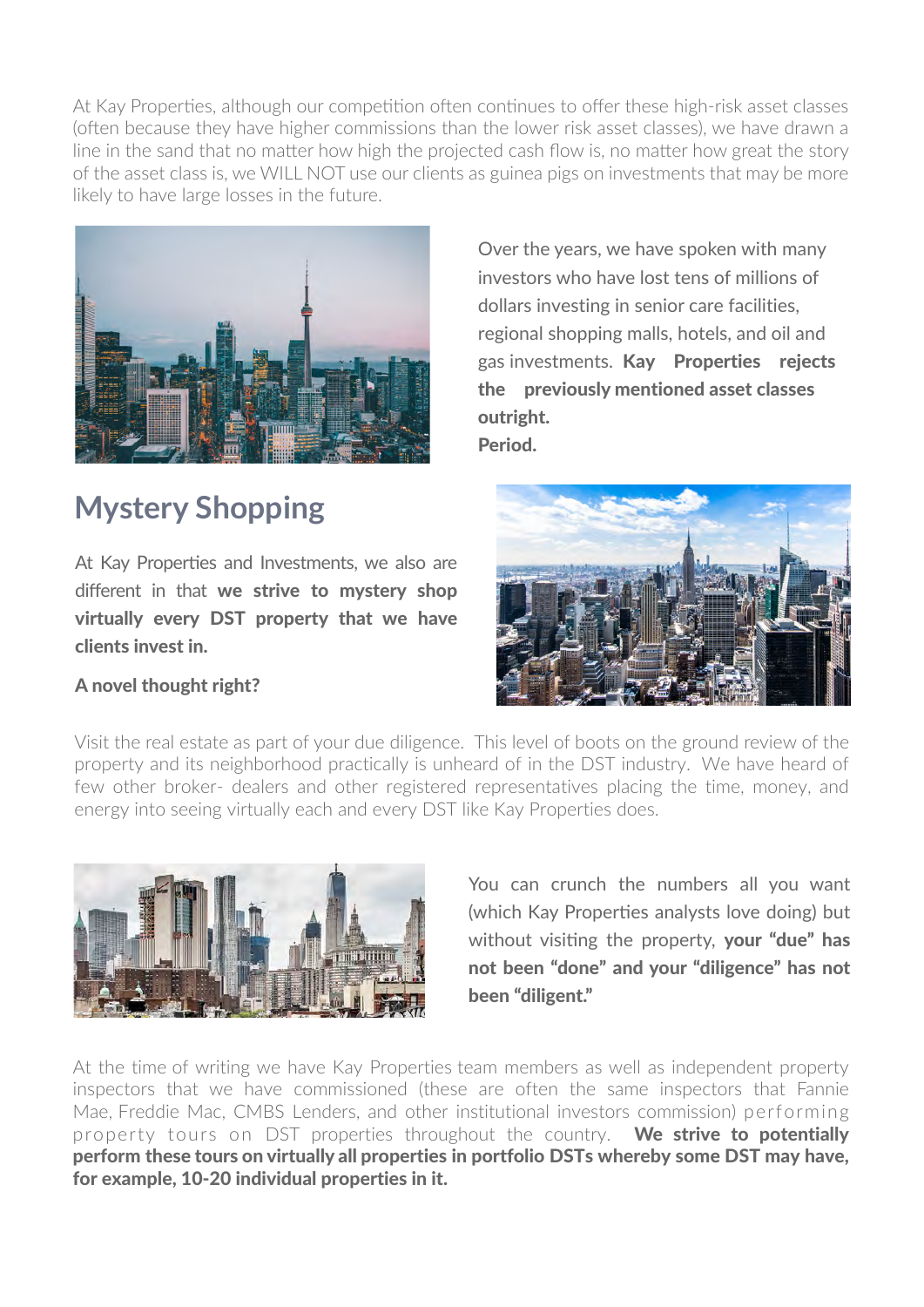Now, others will tell you that yes, they go visit properties…



What they fail to mention to potential clients is that what they mean is that they are invited once or twice a year by product sponsors to fly out, tour a property and have a nice 1031 exchange educational dinner as a marketing tool by the sponsor. **Essentially they will see 1-3%** of the properties they work with per year. Hardly impressive.



At Kay Properties, we take the time, effort and energy to see virtually all of the DST properties that we work with.

### **Sensitivity Analysis and Stress Tests**

Another item that we are focused on is sensitivity analysis and stress tests.



At Kay Properties we have proprietary models we have designed which take the sponsors' assumptions about a property and apply pressure to them in an effort to help us further understand how certain circumstances will affect our investors. Items like physical occupancy, concessions, rental rates, vacancy rates, etc. are inputted into proprietary models which we are able to run baseline tests on, and from there apply negative or positive pressure on them.



This allows us to ascertain what the worst case scenario for a property is, and from there to understand how likely that scenario is to potentially happen or not. Our stress tests provide a sophisticated level of analysis helping us to further understand potential risks that various scenarios can cause.

# **Lease Audits**

When analyzing a retail, office or industrial DST property, one of the incredibly important steps to focus in on is the property's lease(s). The lease on a property can greatly affect that property's value now and in the future.

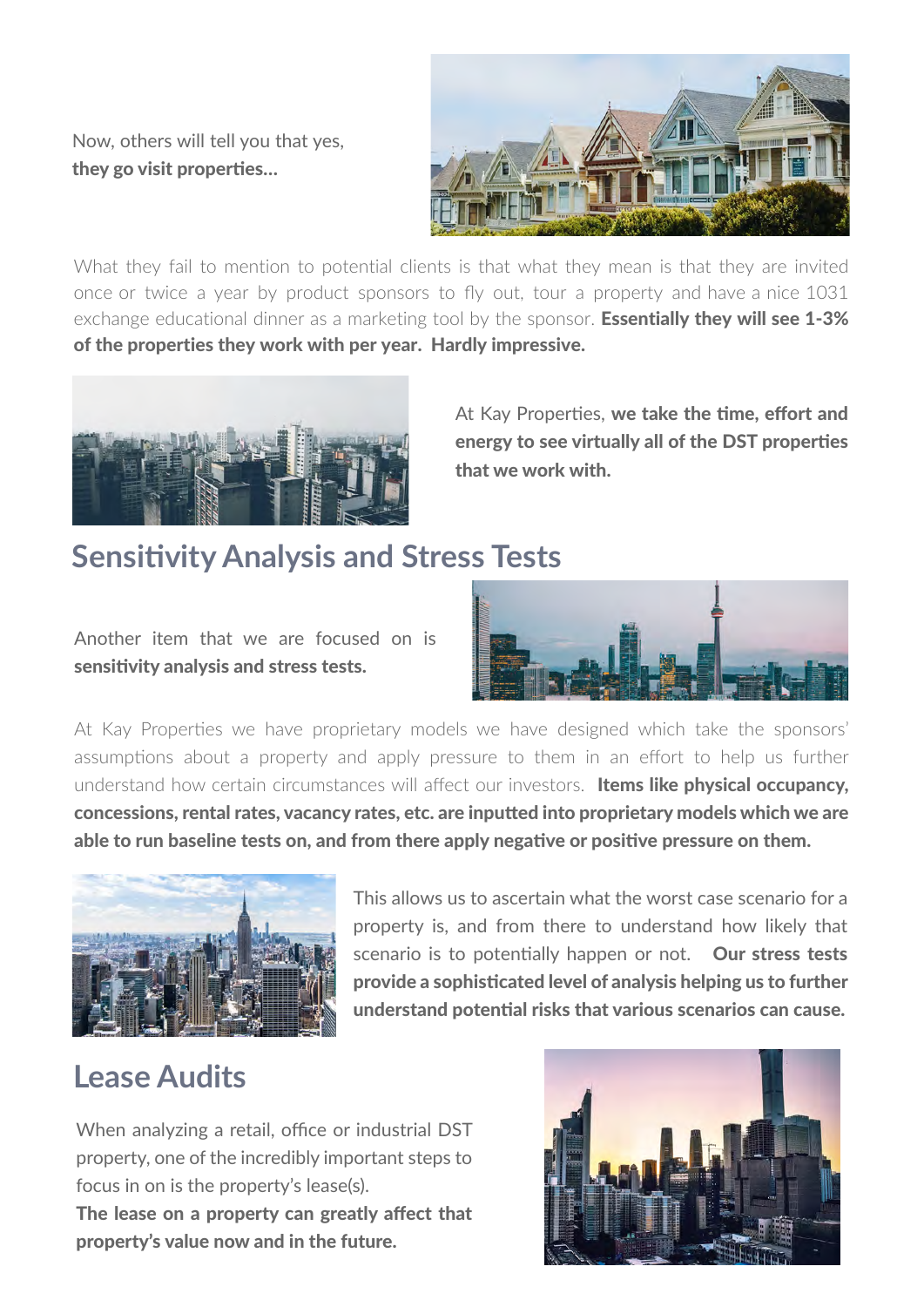We always want to understand the property's lease, what the tenants' obligations are and what the landlord's obligations are when it comes to the maintenance, taxes and insurance of the property.

Is it an Absolute Triple Net (NNN) lease – where the tenant is responsible for ALL maintenance, taxes and insurance, a Triple Net (NNN) lease – where the tenant is not responsible for all of the previously mentioned items, but is responsible for a majority of them, a Double Net (NN) lease – whereby the landlord is typically responsible for the roof and structure of the building or a Gross lease?



Whereby the landlord is responsible for all maintenance, taxes and insurance costs?

Does the tenant have any early termination clauses built into the lease? Are there any co-tenancy clauses built into the lease that could give the tenant an early out if a neighboring tenant were to vacate the building? Does the lease provide for annual rental increases, increases tied to the Consumer Price Index (CPI) or is it a flat lease for the entire term of the lease?

We always seek to understand how the property's lease will potentially affect that property's value throughout the hold period and upon the eventual exit (sale) of the asset.



# **Third Party Reports and Market Analysis**



When performing due diligence on a DST 1031 property we conduct a thorough review of the property's third-party reports (the property appraisal, environmental report and property condition report—the inspection)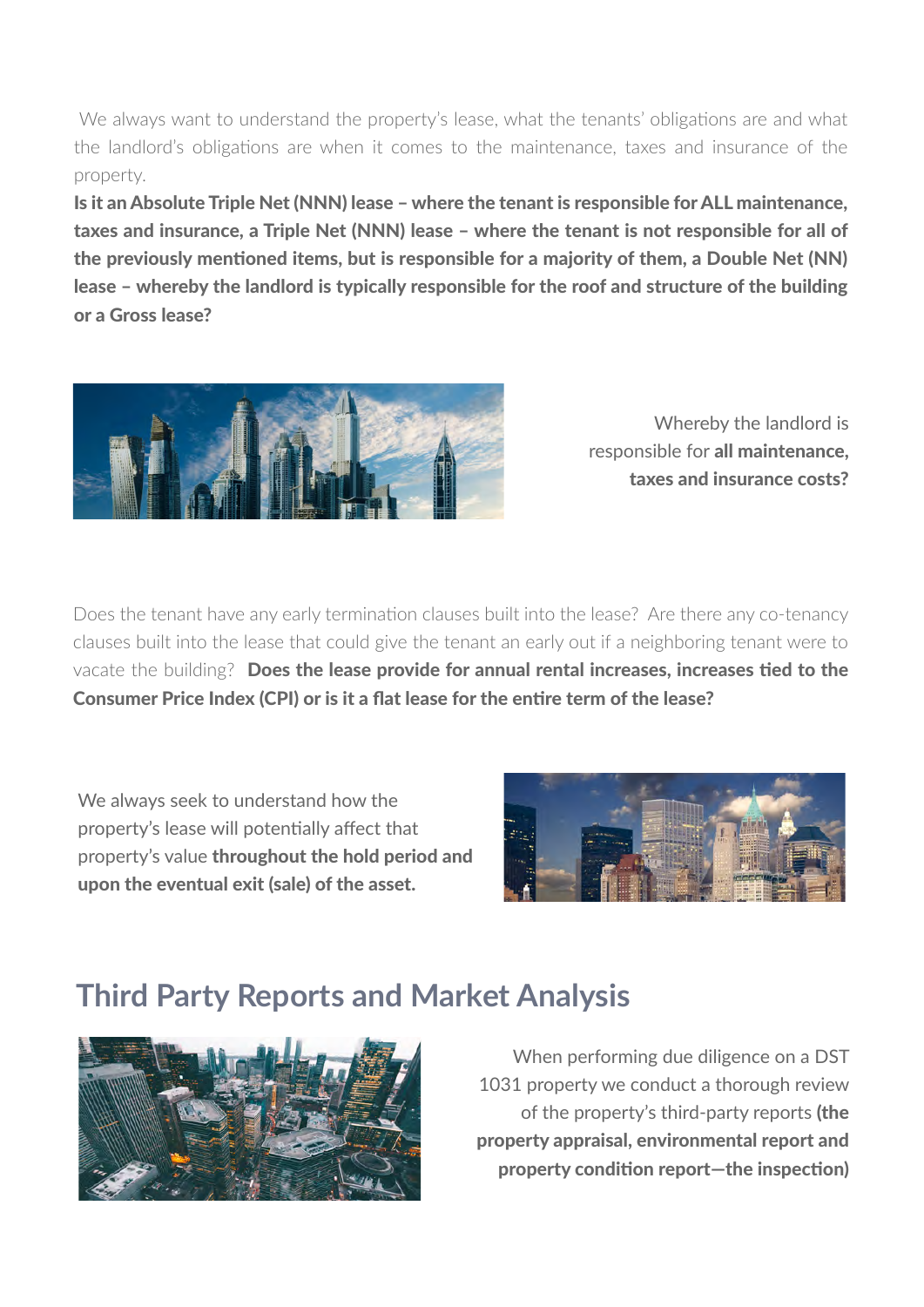That either the lender or sponsor ordered on the property as well as reports provided by commercial real estate research firms such as Costar, REIS, Real Capital Analytics, Axiometrics, etc. and large commercial real estate brokerage research departments.

These reports are valuable in that they provide detailed insight into the building and market.



Items such as comparable sales, comparable lease rates, comparable occupancy rates, market and sub-market development and employment trends and data, physical condition of the asset, projected repairs and improvements needed on an immediate and outgoing basis throughout the projected hold period, property environmental history and concerns, etc.

### **In summary:**



As noted earlier, you can do due diligence on bad deals all month long, but in the end they are still bad deals.

It is of utmost importance to be very selective and reject the exotic and high-risk property categories from a top down approach when it comes to beginning the due diligence process. Once all of the junk has been rejected, THEN it is time to dig in and deconstruct a property from a bottom-up approach utilizing mystery shopping, sensitivity analysis and stress tests, lease audits, third-party report reviews and market analysis, etc.

Comprehensive DST due diligence—another way that **Kay** Properties is different than others.